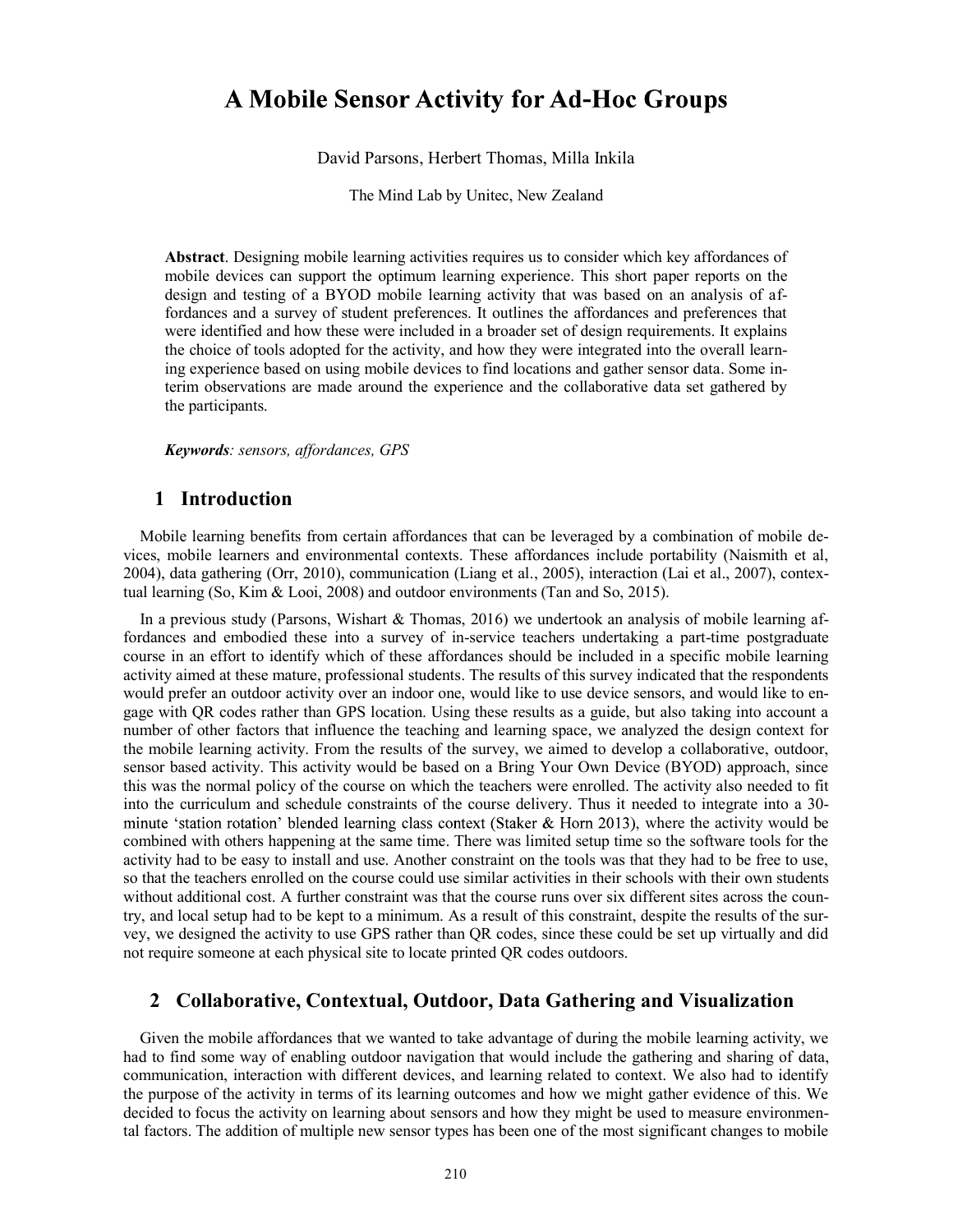device capability in recent years. Todays' mobile device is a powerful sensing platform that enables the user to distill meaningful views of their activities (Cardone et al, 2013). There are three generic types of sensor fitted to mobile devices; motion, environment and position (Android Developers, n.d.) Position sensors can be used to guide learners to different locations, while environmental sensors allow learners to explore and measure their environment, e.g. weather, noise pollution, light and shade, geography (orientation, elevation) etc. Motion sensors can be used for some types of measurement, and also for control of other devices, such as robots. For this learning activity we chose to focus on position and environmental sensors, and on enabling our students to explore the availability, reliability and potential uses of such sensors on their devices.

#### Collaborative Data Gathering and Analysis with BYOD

To integrate collaborative communication into the activity, students were divided into small groups, and each group was tasked with taking a set of environmental measures at three specified locations and sharing these on a single Google spreadsheet, thus allowing all learners to pool their data and be able to compare and contrast the results from multiple sites and locations on different days. From this, it was hoped that they would gain some insights into how sensors can be used to measure the environment, what types of measures are available, and what kinds of interpretations might be made of these measurements. We wanted them to realize that their own smart phones are not only communication devices, but also powerful computing units with rich sets of embedded sensors, introducing the concept of mobile decentralized sensing based on smartphone capabilities (Cardone et al, 2013).

#### Outdoor Navigation App - ARIS

Given the need for the activity to take place outside, some kind of navigation software was needed, preferably one designed specifically to support mobile learning activities. Key selection criteria were that it had to be free (so that it could easily be used by our students in their own schools), it had to be able to trigger geolocated events, it had to enable the same activity to be run in multiple locations and it should not be aimed at a particular age group, since the teachers enrolled on the course taught at all school levels. After an extensive review of the potential tools available for this purpose, the ARIS application was selected. There were a number of reasons for this choice. First, it is a rich environment for creating location-based mobile learning activities. Second, it was developed by a university (the University of Wisconsin) rather than a commercial organization, and, as such, is not only free to use but free from adverts or other commercial components. Third, it has an extremely useful facility of allowing mobile learning activities to be duplicated and modified very quickly. Given the multiple sites over which this activity was to take place this was a particularly useful feature. Since client applications are only able to run on iOS devices, it was clear that not all members of the group would be able to run this application on their BYOD devices. However, we turned this to our advantage by creating a collaborative mobile learning activity where only a minimum of one member of each group would need to have the ARIS app running on a device. Figure 1 shows some screen captures from the ARIS activity, showing its main features.

#### Sensor App - Sense-it

The other software component that was important to the activity was something that would enable device sensors to be used. The best tool that we identified for this purpose was Sense-it (Sharples *et al*, 2015). Unlike many of the alternatives, it can recognize and utilize every available sensor on the device. Sense-it runs only on Android devices, which had the advantage in our context of balancing out the fact that ARIS only works on iOS devices, thus members of each mobile learning group were likely to be able to run either ARIS or Sense-it, regardless of whether they had an iOS or Android device, emphasizing the benefits of collaboration in a BYOD environment.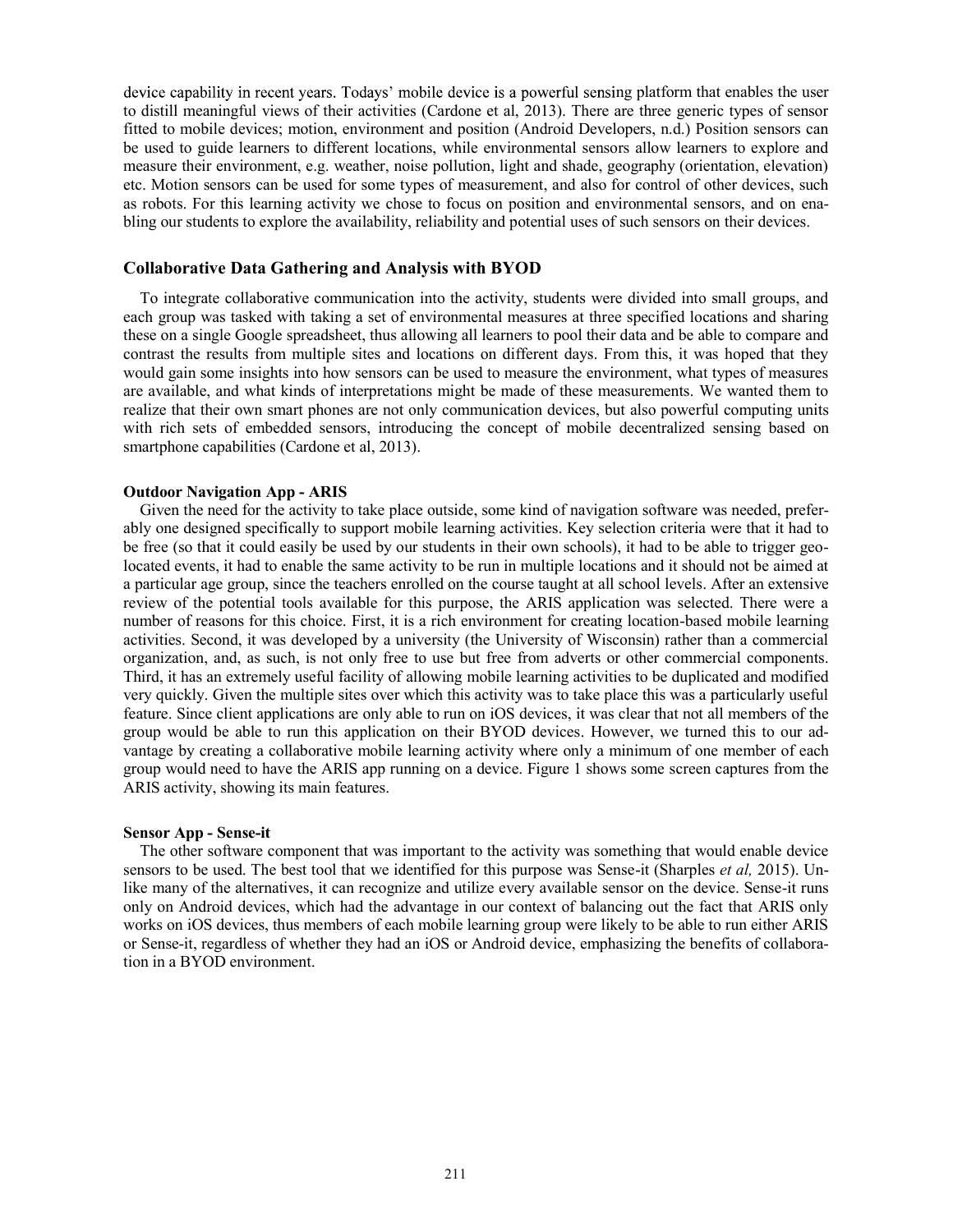

Each Site, the GPS Guided Locations, and the Triggered Prompts to Take Sensor Measurements at a Specific Location

## 3 Data Gathering and Analysis

During the activity, the participants explored their own devices and took whatever measurements they were able to. The number of different measurements that were taken, and the data ranges, fell under eight categories as shown in Table 1

| <b>Sensor Read-</b><br>ings Taken | Units of measurement                                 | Number of<br>measurements<br>taken | Range                                                        |
|-----------------------------------|------------------------------------------------------|------------------------------------|--------------------------------------------------------------|
| Light                             | $lux (lx)$ equal to one lumen per square metre       | 64                                 | 589.2 lx to 1977.7 lx                                        |
| Sound                             | $decibel$ ( $dB$ )                                   | 75                                 | from $42$ dB to $88.4$ dB                                    |
| Temperature                       | degrees Centigrade (oC)                              | 63                                 | 15.2 oC to 30 oC.                                            |
| Atmospheric<br>pressure           | hectopascal (1 hPa = $100$ Pa) equal to one millibar | 46                                 | 982 hPa to 1022 hPa                                          |
| Humidity                          | percentage $(\% )$                                   | 51                                 | from 50% to 80%.                                             |
| Compass                           | relative orientation                                 | 41                                 | -10 meters above sea level to 298 meters<br>above sea level. |
| Elevation                         | meters above sea level                               | 36                                 | N/A                                                          |
| Wind speed                        | Kilometers per hour (kph)                            | 18                                 | range 0.3 kph to 38.4 kph.                                   |

As might be expected, the affordances of different devices enabled the collection of different environmental measures, with the result that the range of measurements recorded varied considerably from one learner to the next. Over the course of the activity, 42 teams of 101 learners participated across six sites, so they were able to compare their combined results across multiple readings from three locations locally and across sites.

### 4 Outcomes

As a result of the mobile activity and post-hoc discussion, the participants gained increased awareness of different sensors on smartphones, their potential for mobile learning activities, and various limitations on